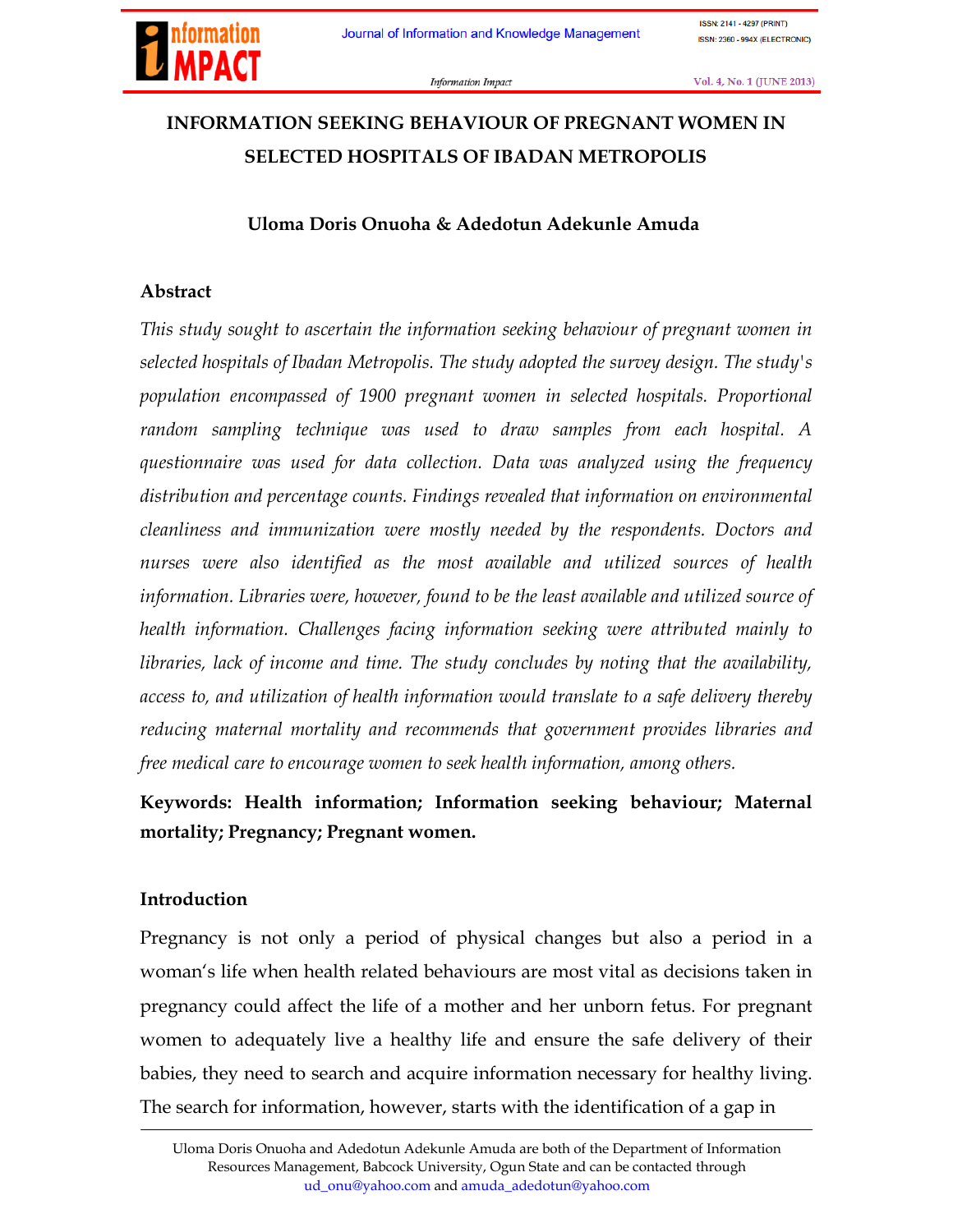knowledge, for which the individual makes an effort to bridge. As noted by Allen (1996) information need occurs whenever an individual's knowledge fails. Dervin (1992) also points out that information need results from the effort of making sense which thus results in bridging of gap in an individual's knowledge.

The twenty-first century has witnessed a remarkable evolution as evident in considerable large increase of technology ranging from bibliographic to full text database. Wilson (2000) notes that in the course of seeking information, an individual may interact with manual information in the form of newspaper or a library or with computer–based systems such as the web. Information can, therefore, be derived from a variety of sources, including books, journals, the Internet, friends/relatives, persons at the workplace or professional advisors. Despite the abundance of information sources, the well being of pregnant women remains a major concern in the world. It is, therefore, not surprising that 147 heads of states met in September 2001 and collectively endorsed Millennium Development Goals (MDGs), part of which is to reduce child mortality rate by 2/3 and maternal mortality ratio by 3/4 between 1990 and 2015 (UNICEF, n.d.).

The concern for maternal well being is justified as UNICEF (2009) observed that in the poorest parts of the world, the risk of a woman dying as a result of pregnancy or childbirth during her lifetime is about one in six compared to about one in 30,000 in Northern Europe. India, being a developing country, contributes 26% of the global burden of maternal deaths with nearly 136,000 women dying annually due to causes related to pregnancy and childbirth. According to Udofia & Okonofua (2008) available evidence indicates that Africa accounts for the highest burden of mortality among women and children in the world. UN World Population Prospects & the Institute for Health Metric Reports (2010) as cited in Oyedele (2012)) affirms that Nigeria ranks high among the list of countries with high maternal and infant mortality rates with a ratio of 545 per 100,000 live births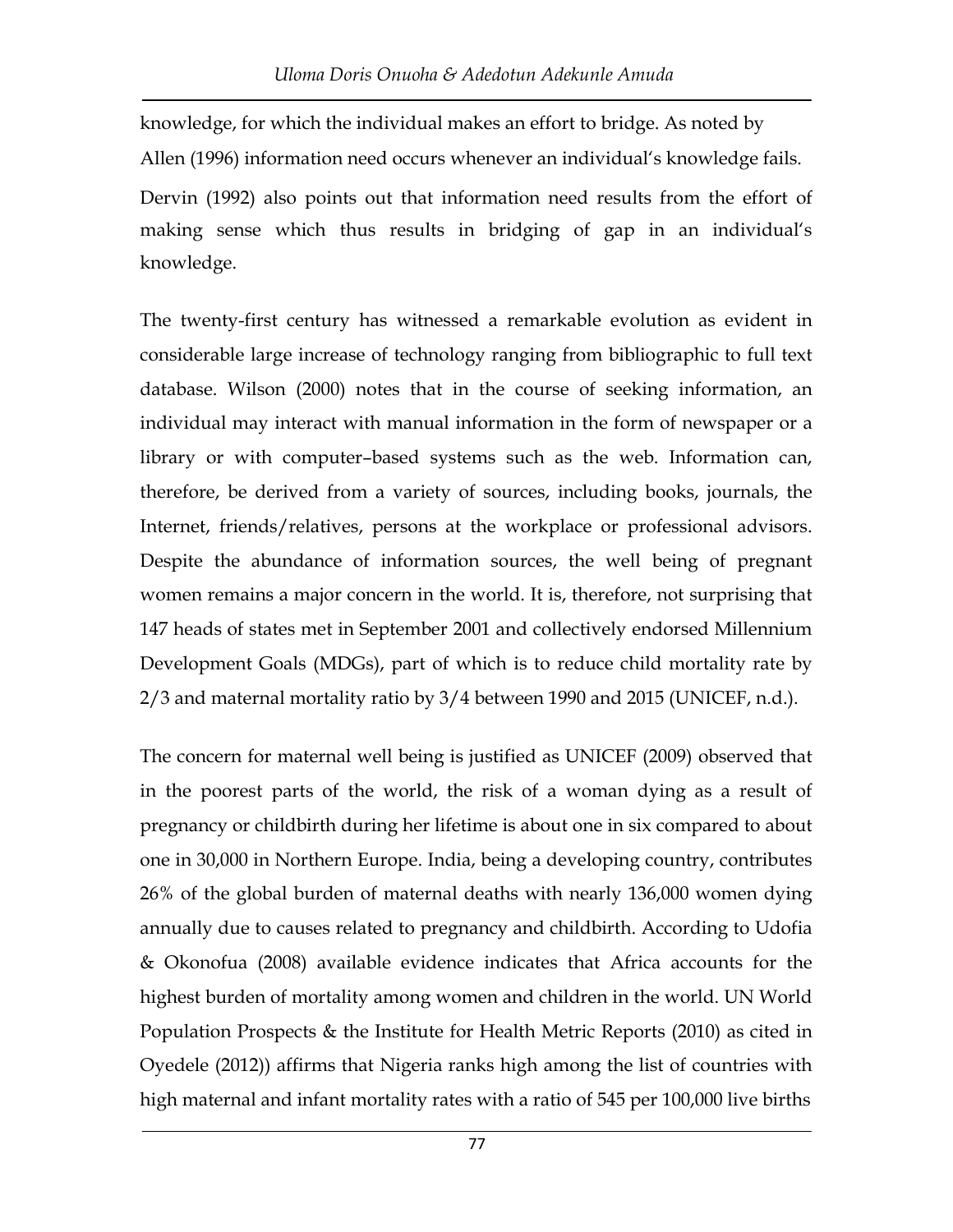on the maternal mortality index and 75 per 1000 live births on the infant mortality index. Such revelation, therefore, makes it necessary to study the information seeking behaviour of pregnant women as this would no doubt create more awareness of the seriousness of maternal health care issues. Also, it is important to identify the real ways of meeting the information needs of pregnant women which was the main focus of this study.

Information has been recognized over the world as an important tool for making decisions and reducing uncertainty. However, despite the abundance of information resources in a variety of sources, literature still reveals that mortality rate among pregnant women is still high especially in Nigeria and other developing countries. Where such situation continues to exist, more women would likely die from preventable pregnancy related causes. It is the light of this that the study investigated the information seeking behaviour of pregnant women in selected hospitals of Ibadan Metropolis. Ibadan is the capital city of Oyo State, located in the forest zone of southwestern Nigeria. Ibadan city lies on the longitude 3°5' East of Greenwich meridian and latitude 7°23' North of the Equator. Besides being the largest indigenous city in Africa, south of Sahara, the city is an important trade and educational centre. It also houses one of the largest and foremost teaching hospitals in Africa. However, the city is characterized by low level of environmental sanitation, poor housing, and lack of potable water and improper management of wastes especially in the indigenous core areas characterized by high density and low income populations (Okonko & Udeze, 2011).

#### Objectives of the study

The general objective of this study is to ascertain the information seeking behaviour of pregnant women. The specific objectives are to identify the: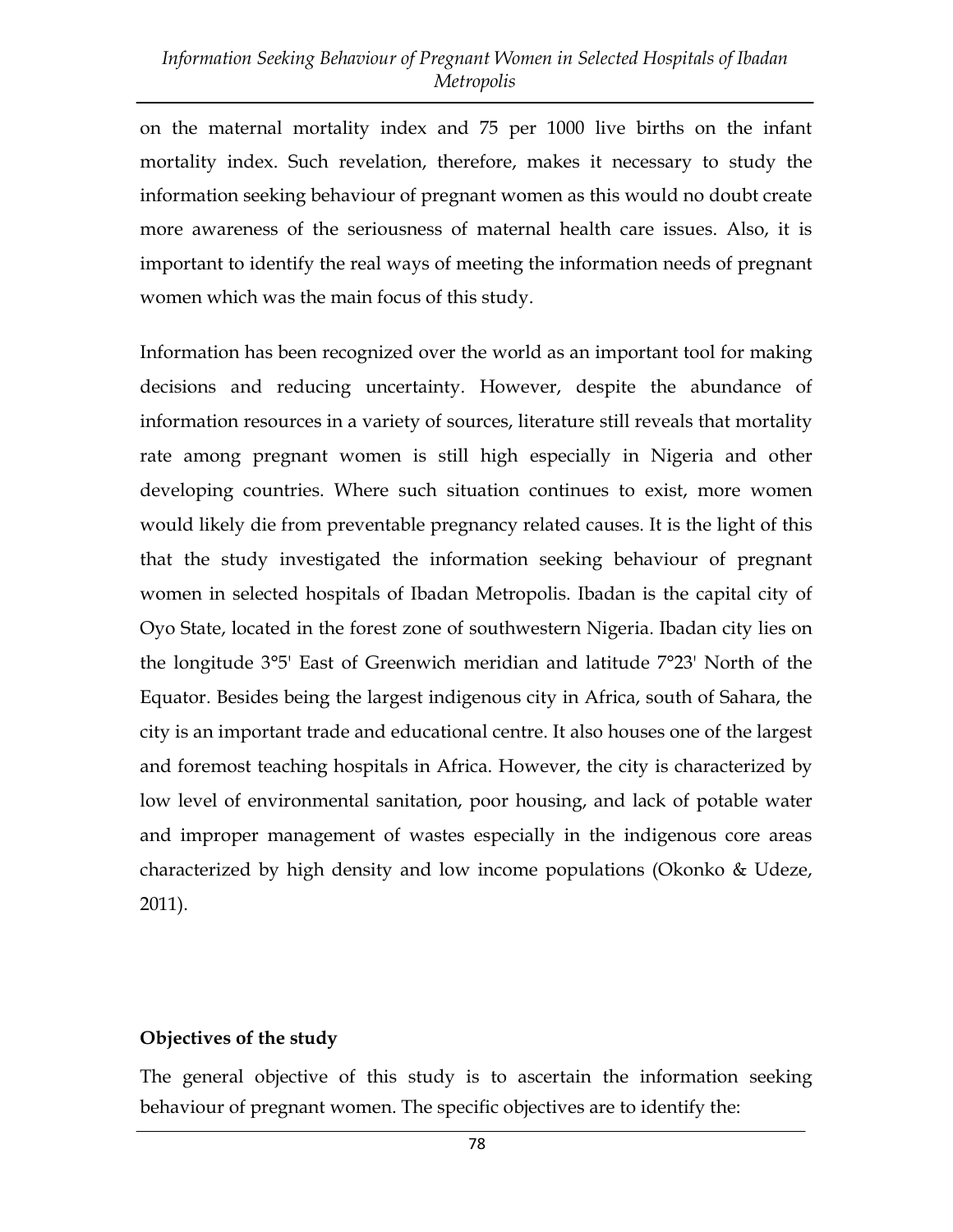- i. information needs of pregnant women;
- ii. sources of health information available to pregnant women;
- iii. extent of use associated with health information sources;
- iv. challenges facing pregnant women when seeking information.

## Literature review

Pregnancy, particularly first pregnancy, is a major transition in every woman's life (Hofberg & Ward, 2003; Schneider, 2002). This is particularly so as a pregnant woman finds herself in a unique and relatively new context, in which she undergoes major physical, psychological, and social transformations. Aarts & Dijksterhuis (2000) state that although pregnancy is exciting, a woman may also experience doubts and uncertainties about her new identity as a potential mother and her life style, which may in turn trigger her to rethink and reconsider a lot of her behavior, including her nutrition. And since high quality nutrition is of extra importance during this period, it becomes one of the few logical moments in a woman's life when it is necessary to rethink nutrition habits (Anderson, 1996).

The findings of a study by Szwajcer; Hiddink; Mese; Koelen & VanWoerkum (2008) further affirm that women are more interested in nutrition information during pregnancy than before conception.

Giugliani; Caiaffe; Vogelhut; Witter & Perman (1998) on the other hand, identified information relating to baby feeding as an information need of pregnant women. This is particularly so as women often express concern over breast feeding and formula feeding. In a related study Saleh & Lasisi (2011) identified ante-natal and post-natal care, immunizations especially on the six childhood killer diseases, prevention and management of Vascular Virginal Fistula (VVF), and delivery options as the paramount health information required by rural women.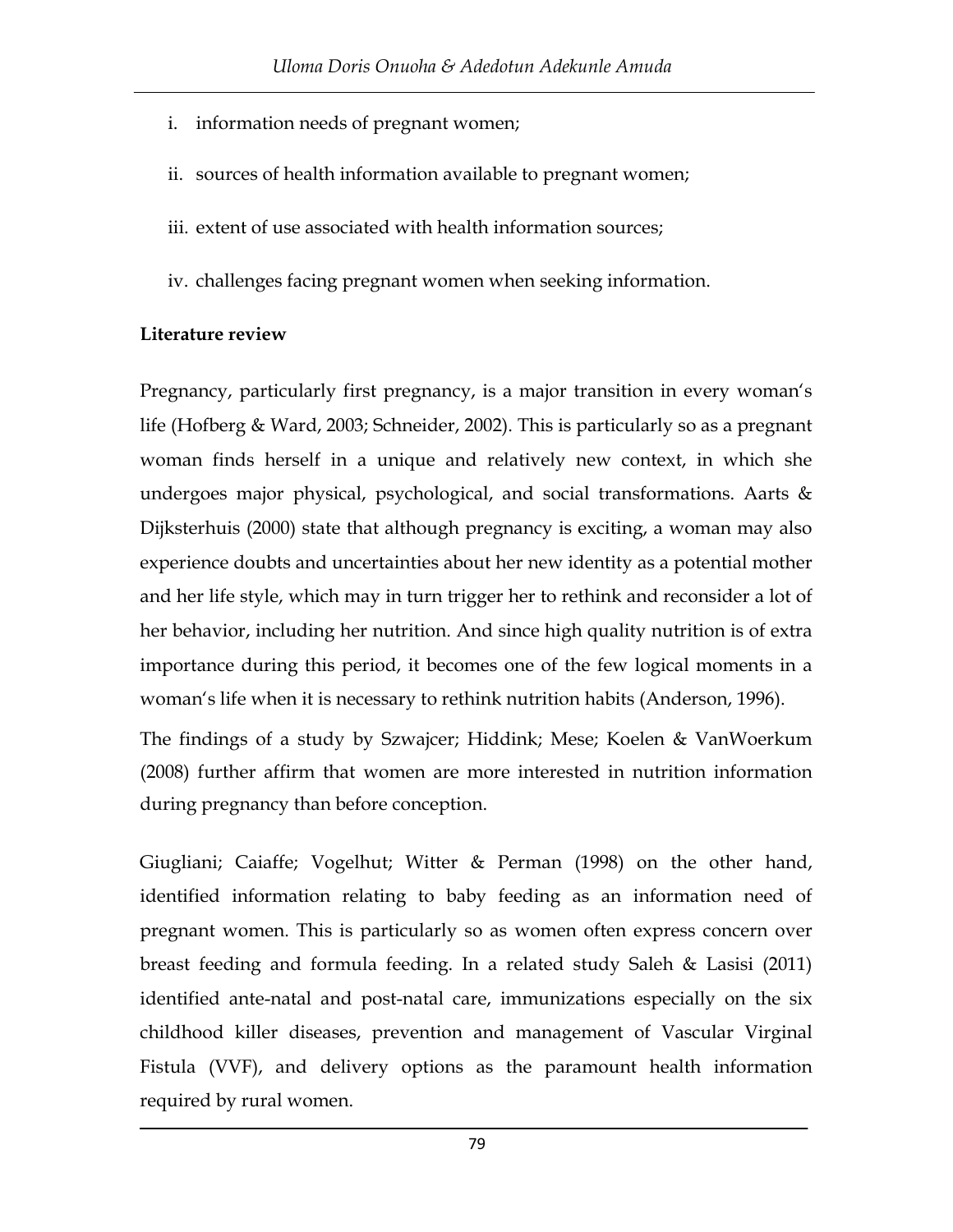Bernhardt & Felter (2004), affirm that there are countless books, magazines, videos, television programs, classes, and other resources on childbirth, parenting, and pediatrics from which mothers and mothers-to-be can choose. This was corroborated by Hsieri & Brennan (2005) who conducted open-ended question that asked participants about the information resources they used prior to their clinic visit. The responses from this exercise included books, pamphlets and the Internet.

In a research conducted by Aaronson, Mural & Pfoutz (1988), it was revealed that major sources of information were health care providers and books. Providers topped the list with 1845 points, followed by books (1608 points), friends (925 points), print media (910 points), family (753 points), self (598 points), and audiovisual media (380 points). They finally concluded that multiple channels of acquiring information were used by pregnant women. Shieh, McDaniel and Ke (2009) in a study of low income pregnant women affirmed that health care providers were the highest source of information. In a similar study on women's health information needs and information sources, Nwagu and Ajama (2011) identified family and friends, local herb hawkers, local drug sellers (hawkers) and traditional healers as the most utilized information sources.

Burnett, Jaeger, and Thompson (2008) opine that access has three components: physical, intellectual, and social. Physical access according to them includes the physical structures that contain information, the electronic structures that contain information, and the paths that are traveled to get to information and suggest that geography and technology can affect physical access. Intellectual access, on the other hand refers to understanding information in a document and traits such as physical or cognitive (dis)abilities, language competence, and technological literacy can limit access to information. Social access suggests that elements of one's social world, including social norms and worldviews, influence which information one accesses, and how and why particular information is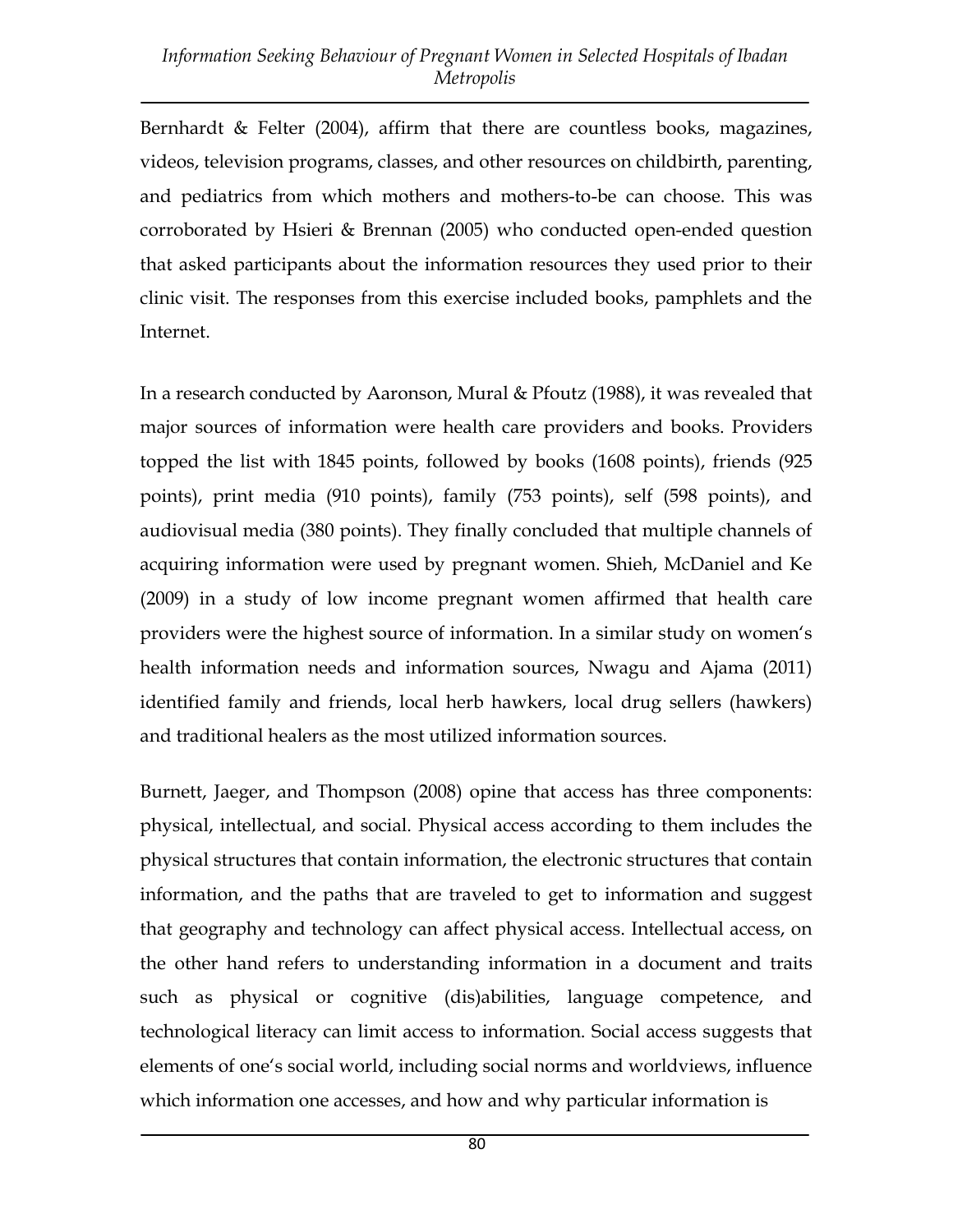sought. This view is corroborated by McKenzie (2002) who affirms that information seekers are faced with three kinds of barriers which may originate with either the information provider or the seeker, or both the provider and the seeker. In a study, Glenton (2002) found out that barriers to accessing information includes the use of medical terminology by the information source or provider which may not be understood by the information seeker and lack of communication skills by the information seeker. van Ryn (2002) affirm that health information professionals can exhibit biases based on race, culture, and socio-economic status when sharing information. Parker; Ratzan & Lurie (2003) also affirm that lower levels of literacy and the understanding of medical information constitute barrier to health information seeking. Gazali; Muktar & Gana (2012), on the other hand, identified low self-esteem and sociodemographic factors among the problems facing women when seeking for information.

#### **Methods**

This study adopted the survey design method. The study's population encompassed of 1900 pregnant women in selected hospitals of Ibadan Metropolis, Oyo State, Nigeria. Proportional random sampling technique was used to draw samples from each hospital. This study was restricted to pregnant women registered for antenatal care during the period of the study in selected hospitals of Ibadan Metropolis. The selected hospitals were limited to a primary health care center, a private hospital, a state hospital and a federal hospital. These hospitals were selected because they represent the four sectors of hospitals and health care clinics in the city A questionnaire was used for data collection. Data was analyzed using the frequency distribution and percentage counts.

#### Findings and discussion

Table 1: shows the various hospitals and the corresponding number of respondents selected from each hospital.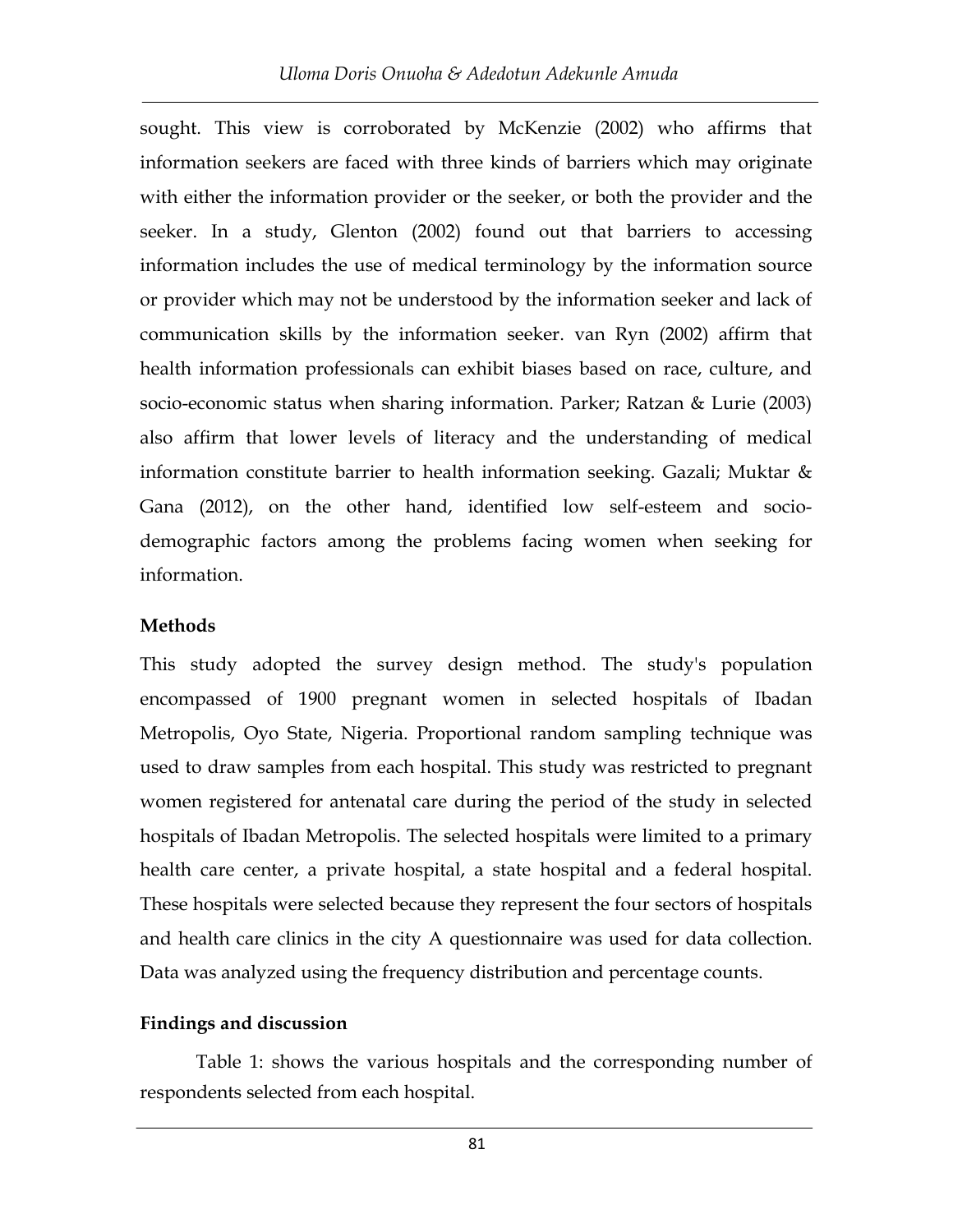| <b>HOSPITALS</b>            | <b>POPULATION</b> | 25% FOR SAMPLE |
|-----------------------------|-------------------|----------------|
| Oluyole Health Center       | 190               | 47             |
| Ibadan Central Hospital     | 158               | 40             |
| Adeoyo Hospital             | 552               | 138            |
| University College Hospital | 1000              | 250            |
| <b>TOTAL</b>                | 1900              | 475            |

#### Table 1: Selected hospitals and the corresponding numbers of respondents

#### Information Needs of Pregnant Women

Respondents were asked to indicate their information needs and the results are displayed in Table 2.

|                  | <b>S/N INFORMATION NEEDS OF</b><br><b>PREGNANT WOMEN</b> | <b>Very</b><br>Often | Often              | <b>Sometimes</b> | Rarely   | <b>Never</b> |
|------------------|----------------------------------------------------------|----------------------|--------------------|------------------|----------|--------------|
|                  |                                                          | (%)<br>F             | (%)<br>$\mathbf F$ | (%)<br>F         | (%)<br>F | (%)<br>F     |
| 1.               | <b>Environment Cleanliness</b>                           | 287(69.7)            | 63(15.3)           | 15(3.6)          | 9(2.2)   | 38(9.2)      |
| 2.               | Immunization                                             | 271(65.8)            | 56(13.6)           | 24(5.8)          | 13(3.2)  | 48(11.7)     |
| 3.               | Disease Prevention and Control                           | 257(62.4)            | 73(17.7)           | 14(3.4)          | 14(3.4)  | 54(13.1)     |
| $\overline{4}$ . | Personal-care                                            | 248(60.2)            | 68(16.5)           | 20(4.9)          | 19(4.6)  | 57(13.8)     |
| 5.               | Baby-care                                                | 263(63.8)            | 59(14.3)           | 19(4.6)          | 18(4.4)  | 53(12.9)     |
| 7.               | Nutritional/Dietary                                      | 199(48.3)            | 72(17.5)           | 41(10.0)         | 50(12.1) | 50(12.1)     |
| 6.               | <b>Emotional Support</b>                                 | 179(43.4)            | 89(21.6)           | 74(18.0)         | 21(5.1)  | 49(12.0)     |
| 8.               | <b>Family Planning</b>                                   | 115(27.9)            | 59(14.3)           | 44(10.7)         | 34(8.3)  | 160(38.8)    |

#### Table 2: Information needs of pregnant women

Table 2 reveals that considerably high number of the respondents 287 (69.7%) require information on environmental cleanliness. This was followed by information on immunization 271 (65.8%), disease prevention and control 257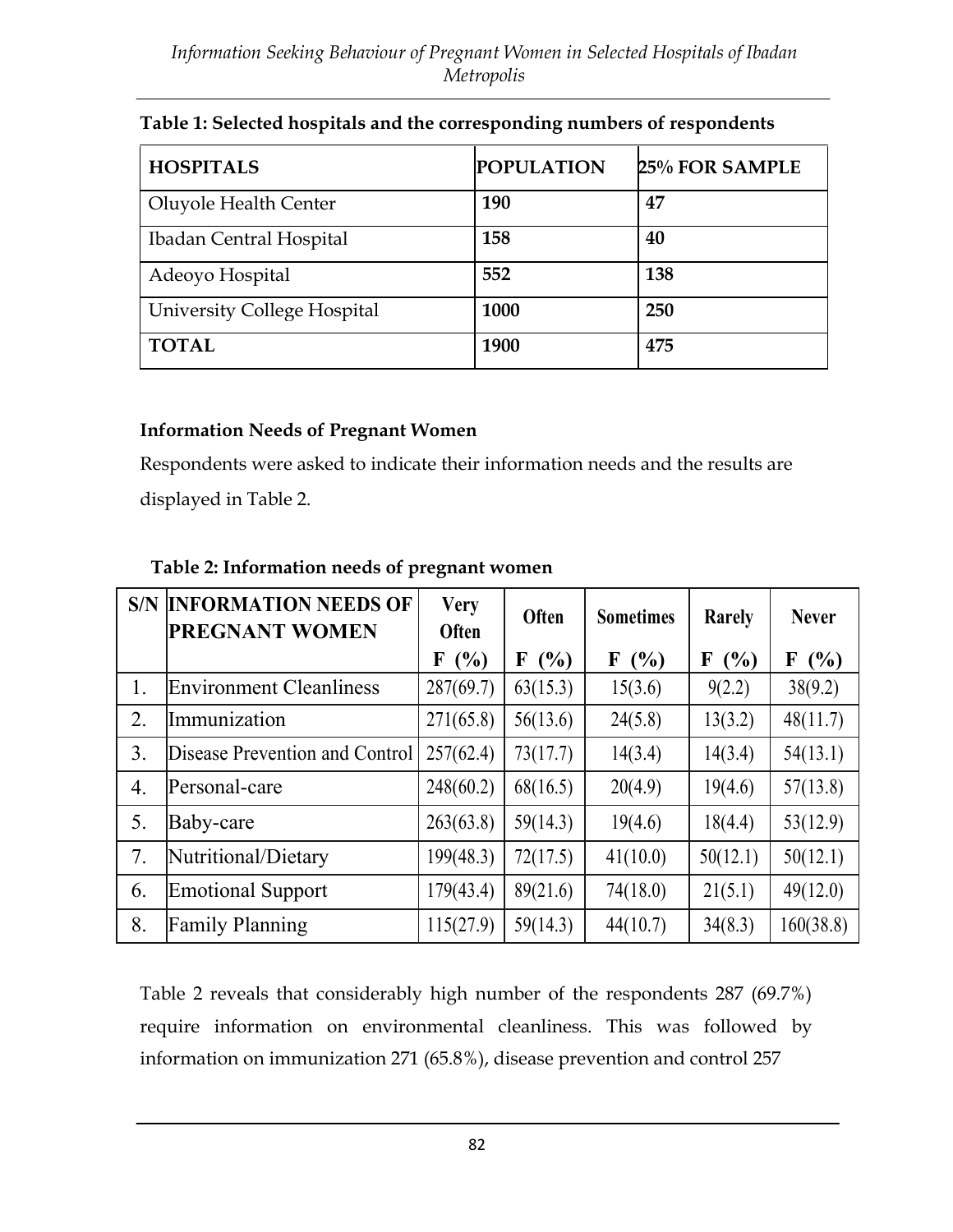(62.4%), personal-care 248 (60.2%), baby-care 263 (63.8%), information on family planning was found to be the least needed.

## Availability of health information sources

The sources of health information available to the respondents are shown in table 3.

| Sources of Health Information<br>Available to<br><b>Pregnant Women</b> | <b>Yes</b>  | N <sub>0</sub> |
|------------------------------------------------------------------------|-------------|----------------|
| Doctors                                                                | 385 (93.4%) | $27(6.6\%)$    |
| <b>Nurses</b>                                                          | 359 (87.1%) | $33(8.0\%)$    |
| Pre-Natal health education classes                                     | 337 (81.8%) | 75(18.2)       |
| Television                                                             | 321 (77.9%) | 91 (22.1%)     |
| Friends                                                                | 297 (72.1%) | 115 (27.9%)    |
| Radio                                                                  | 293 (71.1%) | 119(28.8)      |
| <b>Family Members</b>                                                  | 293 (71.1%) | 119 (28.9%)    |
| <b>Books</b>                                                           | 283 (68.7%) | $129(31.3\%)$  |
| Other Pregnant Women                                                   | 268 (65.0%) | 144 (34.9%)    |
| Newspaper or Magazines                                                 | 248 (60.2%) | 164 (39.8%)    |
| Pamphlets                                                              | 247 (60.0%) | $165(40.0\%)$  |
| Film/Slide Projection                                                  | 239 (58.0%) | 173 (42.0%)    |
| Internet                                                               | 234 (56.8%) | $178(43.2\%)$  |
| Bulletins/Newsletter                                                   | 206 (50.0%) | 205 (50.0%)    |
| Library                                                                | 125 (30.3%) | 287 (69.7%)    |

Table 3: Availability of health information sources

Majority of the respondents 385 (93.4%) stated that doctors are the most available source of information, followed closely by the nurses with 359 (87.1%). Libraries were, however, found to be the least source of health information available to respondents with 125 (30.3%).

## Types of Health Information sources Utilized by Pregnant women

In order to determine the level of use associated with health information sources, respondents were asked to indicate the extent of utilization. Findings are shown in Table 4.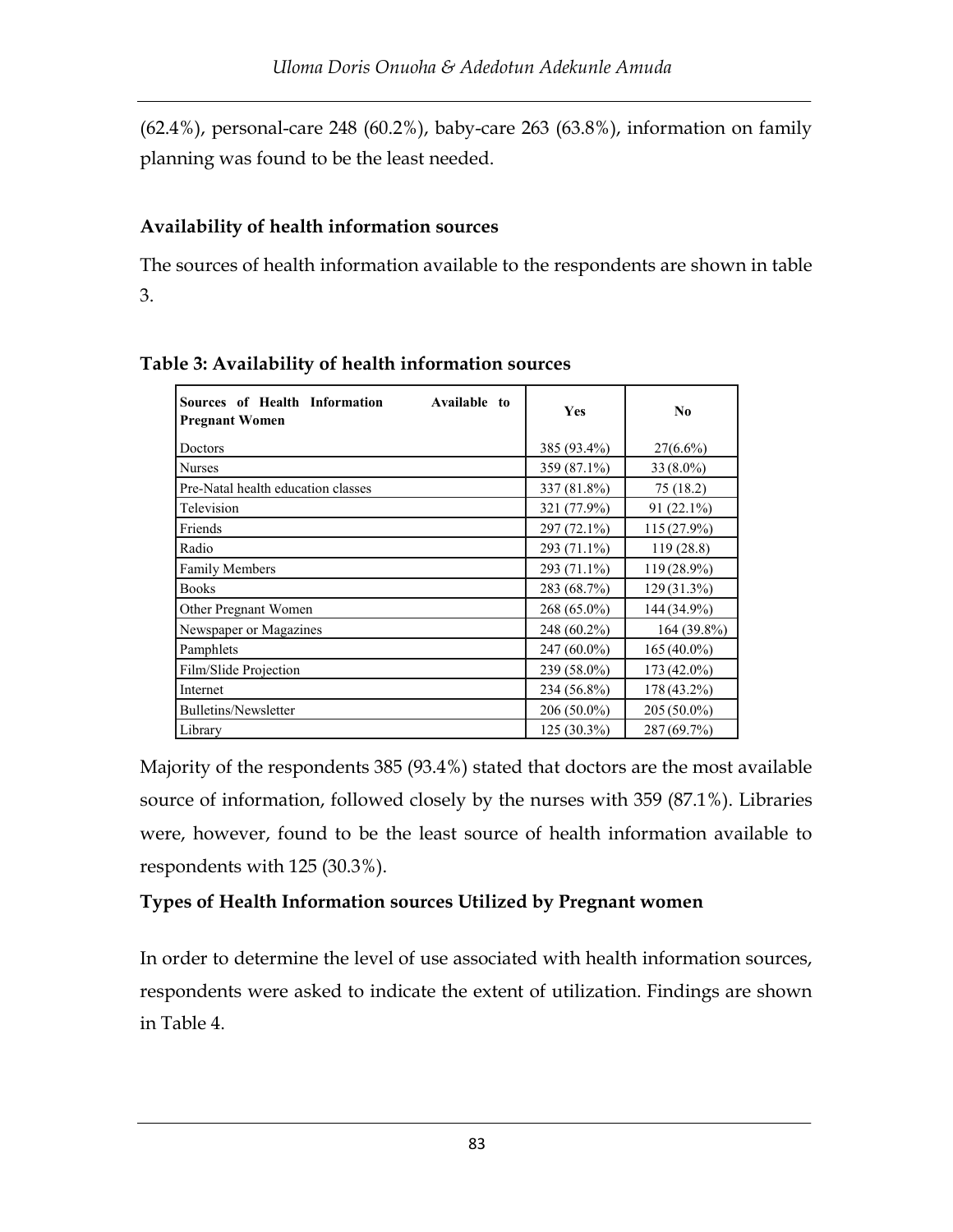| <b>TYPES OF INFORMATION SOURCES</b><br><b>UTILIZED</b> | <b>Very Heavily</b><br><b>Utilized</b><br>F(%) | <b>Highly</b><br><b>Utilized</b><br>F(%) | Moderately<br><b>Utilized</b><br>F(%) | Rarely<br><b>Utilized</b><br>F(%) | <b>Never</b><br><b>Utilized</b><br>F(%) |
|--------------------------------------------------------|------------------------------------------------|------------------------------------------|---------------------------------------|-----------------------------------|-----------------------------------------|
| Doctors                                                | 299(72.6%)                                     | $52(12.6\%)$                             | $28(6.8\%)$                           | $9(2.2\%)$                        | $24(5.8\%)$                             |
| <b>Nurses</b>                                          | 234(56.8%)                                     | 78(18.9%)                                | $38(9.2\%)$                           | 11(2.7%)                          | $51(12.4\%)$                            |
| Pre-Natal health education classes                     | 224(54.4%)                                     | 65(15.8%)                                | $25(6.1\%)$                           | $19(4.6\%)$                       | 79(19.1%)                               |
| <b>Family Members</b>                                  | $205(49.8\%)$                                  | $75(18.2\%)$                             | $66(16.0\%)$                          | 36(8.7%)                          | $30(7.3\%)$                             |
| Television                                             | 184(44.7%)                                     | 49(11.9%)                                | $58(14.1\%)$                          | $38(9.2\%)$                       | $83(20.1\%)$                            |
| Other Pregnant Women                                   | 176(42.7%)                                     | $70(17.0\%)$                             | $75(18.2\%)$                          | $43(10.4\%)$                      | 48(11.7%)                               |
| Radio                                                  | $166(40.3\%)$                                  | $62(15.0\%)$                             | $60(14.6\%)$                          | $41(10.0\%)$                      | $83(20.1\%)$                            |
| Friends                                                | $165(40.0\%)$                                  | $70(17.0\%)$                             | 78(18.9%)                             | $41(10.0\%)$                      | $58(14.1\%)$                            |
| Newspaper or Magazines                                 | $165(40.0\%)$                                  | $63(15.3\%)$                             | $61(14.8\%)$                          | $42(10.2\%)$                      | 81(19.7%)                               |
| Pamphlets                                              | 158(38.3%)                                     | 36(8.7%)                                 | $63(15.3\%)$                          | $60(14.6\%)$                      | $95(23.0\%)$                            |
| Internet                                               | 155(37.6%)                                     | $49(11.9\%)$                             | 36(8.7%)                              | $37(9.0\%)$                       | 135(32.8%)                              |
| <b>Books</b>                                           | 134(32.5%)                                     | $66(16.0\%)$                             | $55(13.3\%)$                          | $38(9.2\%)$                       | 119(28.8%)                              |
| <b>Bulletins/Newsletter</b>                            | 97(23.5%)                                      | $43(10.4\%)$                             | $62(15.0\%)$                          | $55(13.3\%)$                      | 155(37.6%)                              |
| Library                                                | $88(21.4\%)$                                   | $45(10.9\%)$                             | $41(10.0\%$                           | $43(10.4\%)$                      | 195(47.3%)                              |
| Film/Slide Projection                                  | $82(19.9\%)$                                   | $45(10.9\%)$                             | $62(15.0\%)$                          | $49(11.9\%)$                      | $174(42.2\%)$                           |

| Table 4: Utilization of information sources |  |  |
|---------------------------------------------|--|--|
|---------------------------------------------|--|--|

Findings from table 4 reveals that respondents highly utilize the following source of health information: Doctors 299 (72.6%), Nurses 234 (56.8%), pre-natal health education classes 224 (54.4%). On the other hand, Film/Slide Projection 82 (19.9%) and library 88 (21.4%) were the least utilized sources of information.

## Challenges faced by pregnant women when seeking information

Respondents were asked to identify challenges facing them when seeking health information and the result is displayed in table 5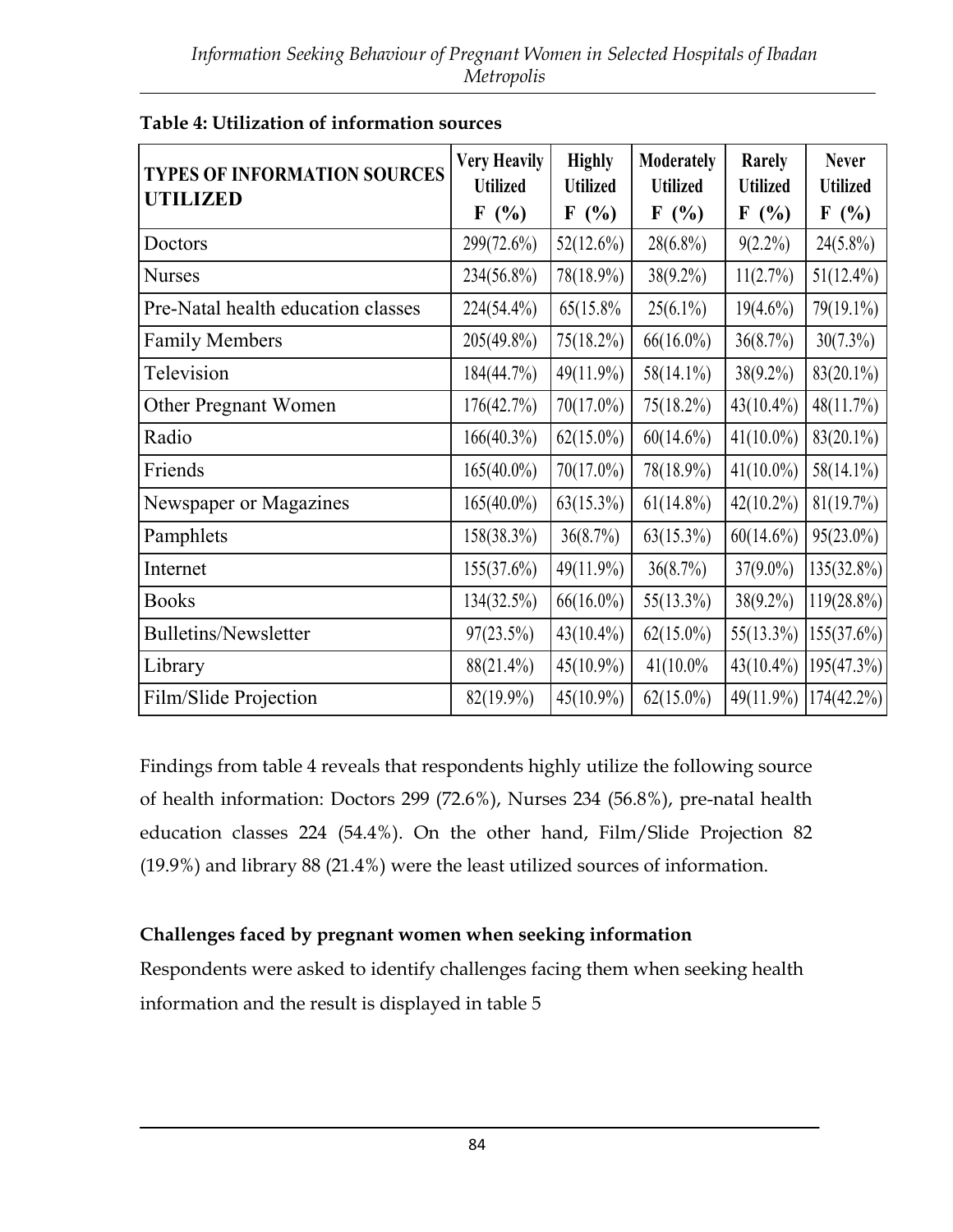| <b>Challenges of seeking health</b><br>information   | <b>Very Challenging</b><br>F(% ) | <b>Challenging</b><br>F(% ) | <b>Not Challenging</b><br>F(% ) |
|------------------------------------------------------|----------------------------------|-----------------------------|---------------------------------|
| Lack of Library or Information Centre                | 163(39.6%)                       | 101(24.5%)                  | 148(35.9%)                      |
| Lack of Income                                       | $107(26.0\%)$                    | 98(23.8%)                   | $168(40.8\%)$                   |
| Lack of Time                                         | 100(24.3%)                       | $109(26.5\%)$               | 203(49.3%)                      |
| High Cost of Information                             | 99(24.0%)                        | 69(16.7%)                   | 244(59.3%)                      |
| Lack of Qualified Health Professional                | 94(22.8%)                        | 73(17.7%)                   | 245(59.5%)                      |
| Lack of Awareness on the existence of<br>information | 93(22.6%)                        | $113(27.4\%)$               | $206(50.0\%)$                   |
| Lack of Mobile Phones                                | 85(20.6%)                        | 64(15.5%)                   | 263(63.8%)                      |
| Lack of television                                   | 82(19.9%)                        | $47(11.4\%)$                | 283(68.7%)                      |
| Level of Education                                   | 78(18.9%)                        | 57(13.8%)                   | 277(67.2%)                      |
| Material Age                                         | 74(18.0%)                        | 73(17.7%)                   | 265(64.3%)                      |
| Geographical Location                                | 72(17.5%)                        | $102(24.8\%)$               | 238(57.8%)                      |
| Distance to the Source of Information                | 69(16.7%)                        | 100(24.3%)                  | 243(59.0%)                      |
| Lack of Radio                                        | 69(16.7%)                        | 80(19.4%)                   | 263(63.8%)                      |

|  |  |  | Table 5: Challenges in seeking health information |
|--|--|--|---------------------------------------------------|
|  |  |  |                                                   |

From table 5, challenges faced in seeking health related information had a good spread with the highest challenge being lack of Library or Information centers 163 (39.6%), followed closely by lack of income 107 (26.0%) and time 100 (24.3%).

## **Discussion**

Information needs of pregnant women are linked closely to disease control as findings indicate that their information needs are more on: environmental cleanliness, immunization, disease control and personal-care or personal hygiene. The finding is consistent with those of Aarts & Dijksterhuis (2000), Saleh & Lasisi (2011), who identified environmental cleanliness, change of life-style (personal-care), ante-natal and post-natal care that involves immunization, childhood care orientation, prevention and control of diseases as information needs of pregnant women. The finding is not surprising, considering the sanitary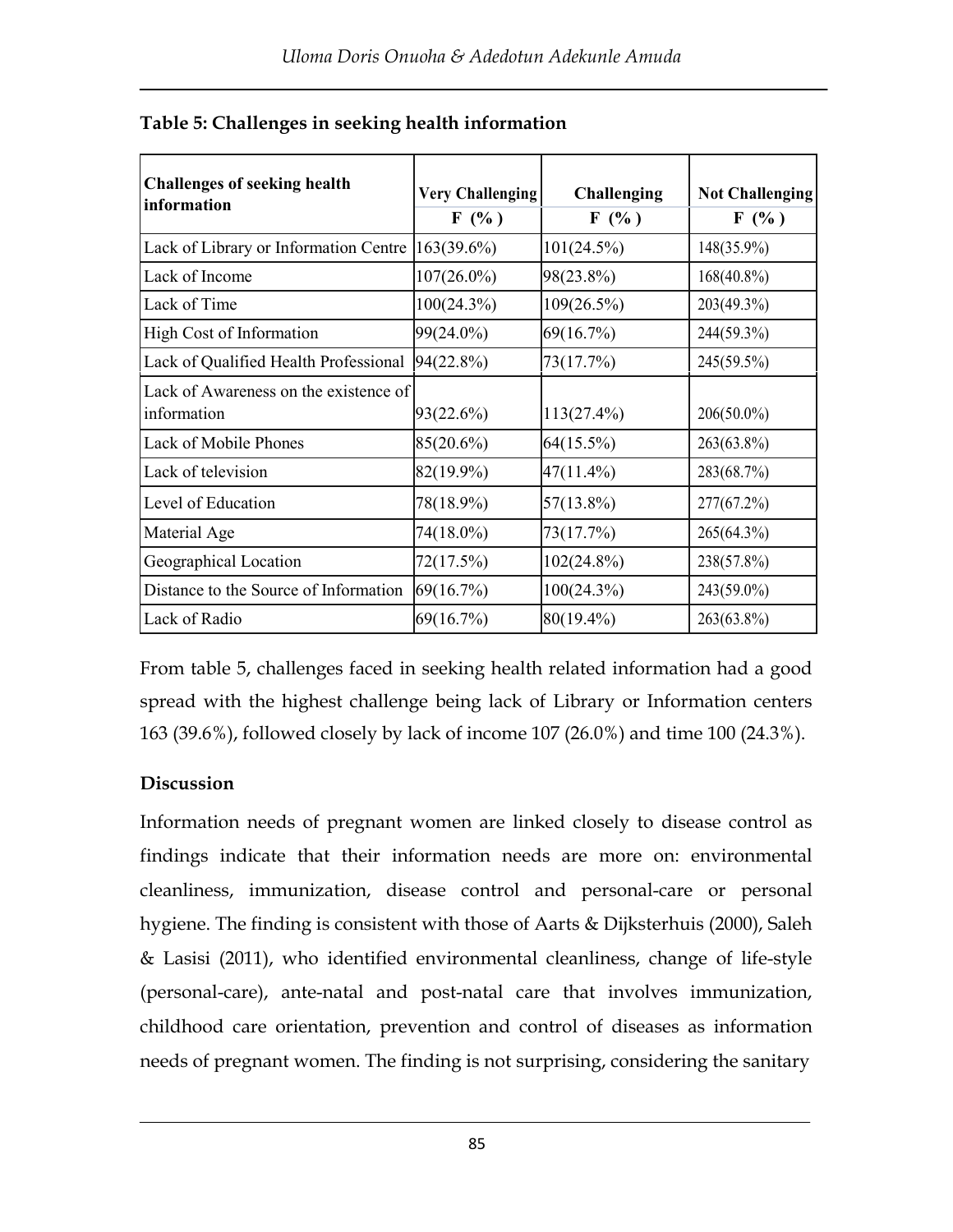## *Information Seeking Behaviour of Pregnant Women in Selected Hospitals of Ibadan Metropolis*

condition of most cities in developing countries where dirt litters the environment and a large number of children are still affected by infant diseases. Information sources available to respondents were found to be mostly medical personnel such as doctors and nurses. The finding is consistent with findings of Aaronson, Mural & Pfoutz (1988), Shieh, McDaniel & Ke (2009), whose studies revealed that health care providers and are major sources of information for pregnant women. Apart from the personal attention rendered to pregnant women by doctors and nurses, some hospitals also run pre-natal health education classes to further educate women. What is surprising in the study, however, is the fact that some respondents, though few in number, actually affirmed that they do not have access to doctors and nurses. Considering the fact that the study respondents are duly registered for anti-natal care in hospitals, it is expected that medical personnel would be available to them. The implication is that though registered for anti-natal care, some women may still not have access to medical personal.

Majority of the respondents also affirmed that health practitioners were the most utilized source of information. This is actually expected taking into consideration that they are the most available source of information. The findings, however, disagrees with the finding of Nwagu & Ajama (2011) who identified family and friends, local herb hawkers, local drug sellers (hawkers) and traditional healers as the most utilized information sources. The disparity in the findings may not be unrelated to the fact, that Nwagu & Ajama's study was restricted to women in a rural area. It was, however, worrisome to note that the library is among the least utilized sources of information despite the fact that some of the respondents affirmed using print materials such as books and pamphlets. The implication here is that the study respondents' are willing to read books but in situations where libraries are not available to them, there is no way they can utilize them.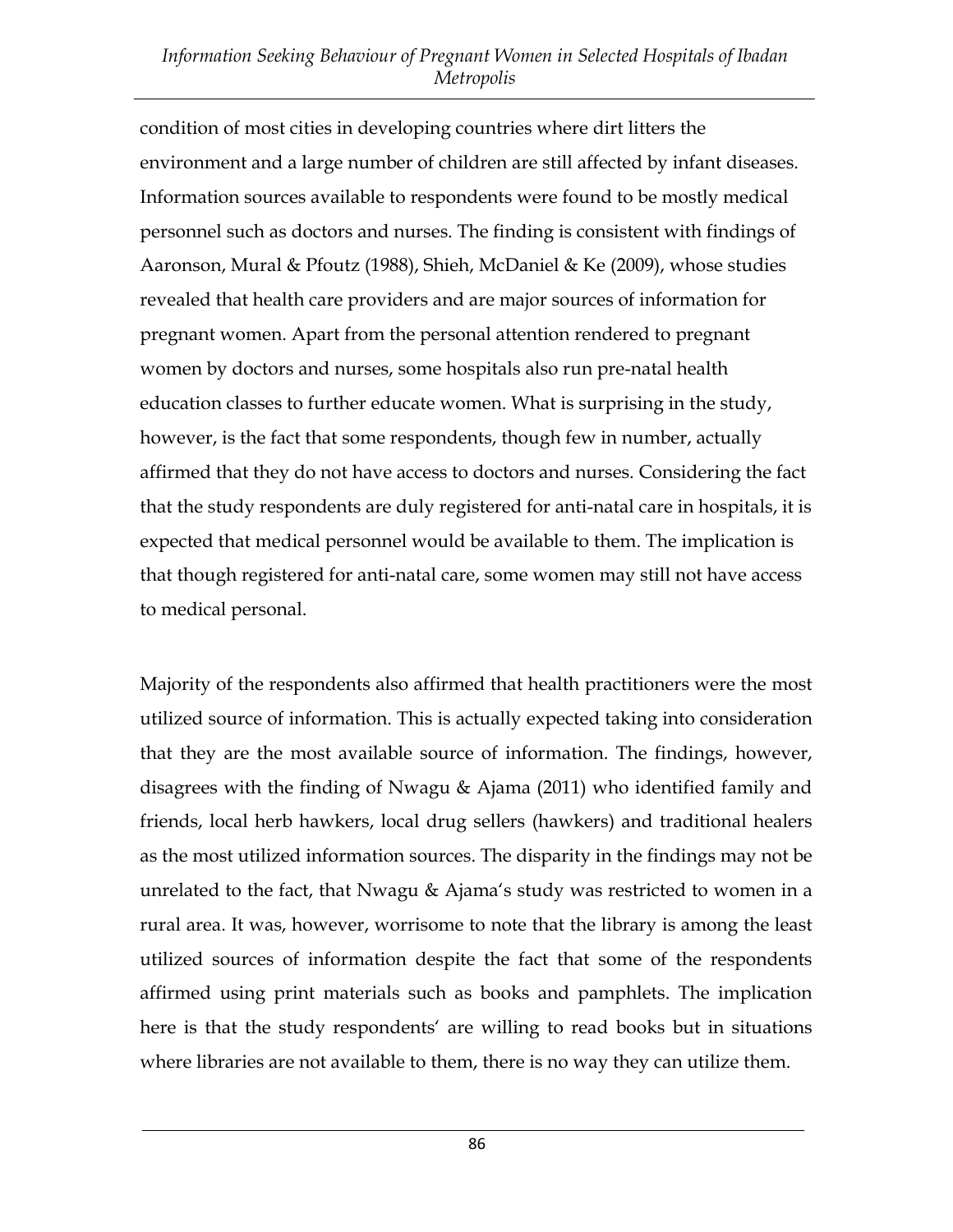A host of challenges were found to face pregnant women in the search for information. Among the challenges faced by the respondents are: lack of library/information center, lack of income and lack of time. This, no doubt, explains the low rating given to the library in terms of availability and use. Where libraries do not exist, there is no way they can be utilized. Lack of income as a major challenge also offers possible explanation for why some respondents though registered in hospitals claim not to have access to doctors and nurses. This is in agreement with the assertion of van Ryn (2002) who affirms that health information professionals can exhibit biases based on race, culture, and socioeconomic status when sharing information. It is, therefore, possible that doctors and nurses pay little attention to those with little income.

## Conclusion

This paper has captured so many issues as it relates to information seeking behaviour of pregnant women in Ibadan Metropolis. Information is considered as a major ingredient in enhancing the well being of an individual and as such needed in time of pregnancy. The availability, access to and utilization of health information would, no doubt, translate to a safe delivery and healthy life style for a woman during pregnancy thereby reducing maternal mortality. The essence of any research activity is to enhance practice and overall progress by generating new information that will either improve the already existing practices or introduce entirely new ways of doing things. Based on the findings, it is recommended that the government and other concerned health agencies or bodies:

- a. provide necessary infrastructure (like the library) that will serve as a source of health information
- b. provide free medical care to reduce the financial constraints associated with hospital visits as this would encourage more women to seek health information from health care providers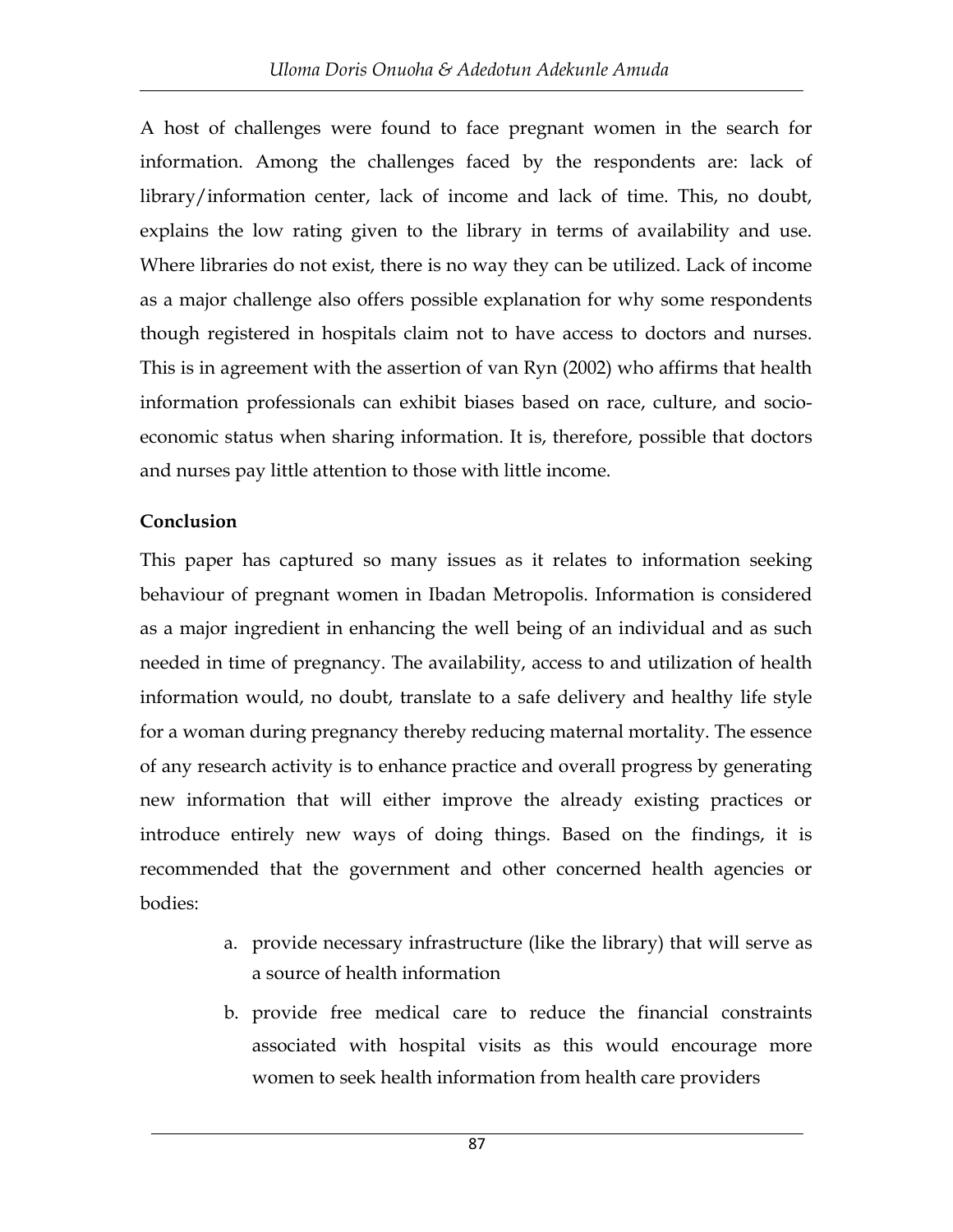- c. establish more primary health care centers since this will reduce the distance and time spent in seeking health related information.
- d. find avenues of promoting health information using posters displayed in hospitals, or even going beyond the hospital premises to places such as markets and schools, and having health practioners address issues of health in pregnancy.

#### References

- Aaronson, L. S., Mural, C. M. and Pfoutz, S. K. (1988). Seeking Information: Where Do Pregnant Women Go? *Health Education Quarterly*, 15(3): 335-345.
- Aarts, H. & Dijksterhuis, A. (2000). Habits as knowledge structures: Automaticity in goal-directed behavior. *Journal of Personal Soc Psychology,* 78:53-63.
- Allen, T. J. (1996). Information and seeking knowledge work on the world wide web. *Aslib Proceedings*, 20: 433— 454.
- Anderson, A. S. (1996). Constipation in pregnancy: is your advice on diet effective? *Prof Care Mother Child*, 6:87-90.
- Bernhardt, J. M., & Felter E.M (2004). Online Pediatric Information seeking among mothers of young children: Results from a Qualitative studying using focus group. *J Med Internet Res* 6(1): 302-317.
- Burnett, G., Jaeger, P.T., & Thompson, K.M. (2008). Normative behavior and information: The social aspects of information access. *Library & Information Science Research, 30*(1): 56-66.
- Dervin, B. (1992). An overview of sense-making research: concepts, methods and results to date. Paper presented at the International Communications Association Annual Meeting, Dallas, Texas.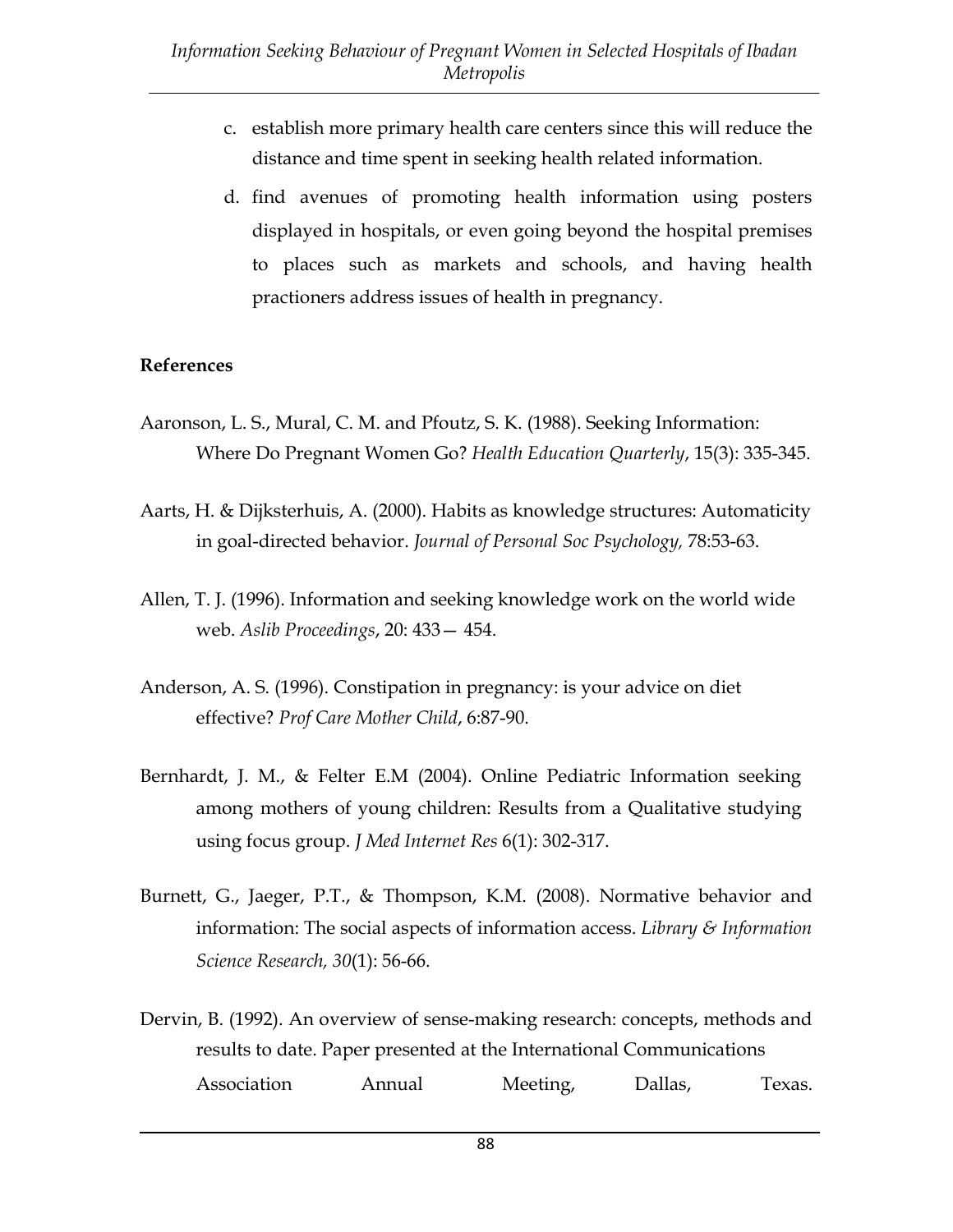http://communication.sbs.ohio-state.edu/sensemaking/art/artdervin83.html

- Gazali, W. A., Muktar, F. & Gana, M. M. (2012). Barriers to utilization of maternal health care facilities among pregnant and non-pregnant women of child bearing age in Maiduguri metropolitan council (MMC) and Jere lgas of Borno State. *Continental Journal of Tropical Medicine;* 6 (1): 12 - 21. Also available at a state of the state of the state  $\alpha$ http://www.wiloludjournal.com/ojs/index.php/cjtropmed/article/view /452/pdf\_149
- Giugliani, E. R. J., Caiaffa, W. T., Vogelhut, J., Witter, F. R. & Perman, J. A. (1994). Effect of breastfeeding support from different sources on mothers' decisions to breastfeed. *Journal of Human Lactation*, 10(3):157–161.
- Glenton, C. (2002). Developing patient-centred information for back pain sufferers. *Health Expectations*, 5(4), 319-329.
- Hofberg, K. & Ward, M. R. (2003). Fear of pregnancy and childbirth. *Post grad Med Journal*, 79: 505-510.
- Hsieri, Y. & Brennan, P. F. (2005). What Are Pregnant Women's Information Needs and Information Seeking Behaviors Prior to Their Prenatal Genetic Counseling? AMIA, Annu Symp Proc, 355-359.
- McKenzie, P. J. (2002). Communication barriers and information-seeking counterstrategies in accounts of practitioner-patient encounters. *Library & Information Science Research*, 24(1): 31-47
- Nwagu, W. E. & Ajama, M. (2011). Women's health information needs and information sources: a study of a rural oil palm business community in South-Western Nigeria. *Annals of Library and Information Studies* 58:270-281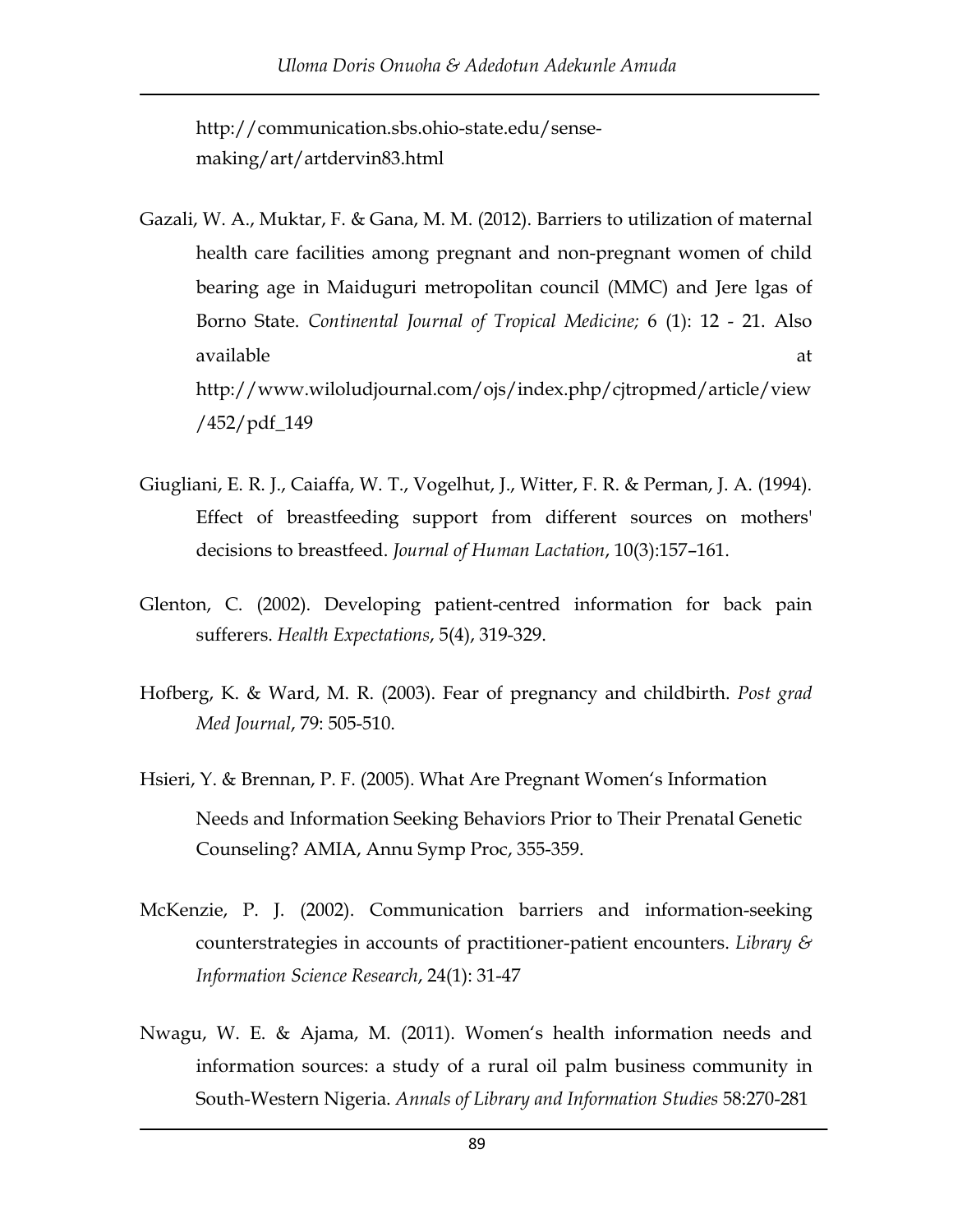- Okonko, L. O. & Udeze, A. O. (2011). Detection of Hepatitis B surface Antigen (HBsAG) among pregnant women attending Antenatal Clinic at O.L.A. Catholic Hospital, Oluyoro, Ibadan, Oyo State, Southwestern Nigeria. *Nature and Science,* 9(11); 54-60.
- Oyedele, D. (2012)*.* Nigeria ranks high on infant, maternal mortality index. http://allafrica.com/stories/201207100357.html
- Parker, R.M., Ratzan, S.C., & Lurie, N. (2003). Health literacy: a policy challenge for advancing high-quality health care. *Health Affairs*, 22(4): 147-153
- Saleh, A. G., and Lasisi, F. I. (2011). "Information Needs and Information Seeking Behavior of Rural Women in Borno State, Nigeria". *Library Philosophy and Practice (e-journal).* Also available at: http://www.digitalcommons.unl.edu/libphilprac/625.html
- Schneider, Z. (2002). An Australian study of women's experiences of their first pregnancy. *Midwifery Journal,* 18:238-249.
- Shieh C, McDaniel A, & Ke I. (2009). Information-seeking and its predictors in low-income pregnant women. *J Midwifery Womens Health* 54(5):364-72.
- Szwajcer E.M, Hiddink G.J, Maas L, Koelen M.A & van Woerkum C.M.J. (2008). Nutrition-related information-seeking behaviours of women trying to conceive and pregnant women: evidence for the life course perspective. *Family Practice* 25:99–104.
- Udofia, I. & Okonofua, F. (2008) preventing primary post partum hemorrhage in unskilled births in Africa. *Afr. J. Reprod. Health*, 12(1): 7-9.
- UNICEF (2009) Maternal mortality A woman dies every 5 minutes from child birth in India. http://www.unicef.org/india/health\_1341.html.